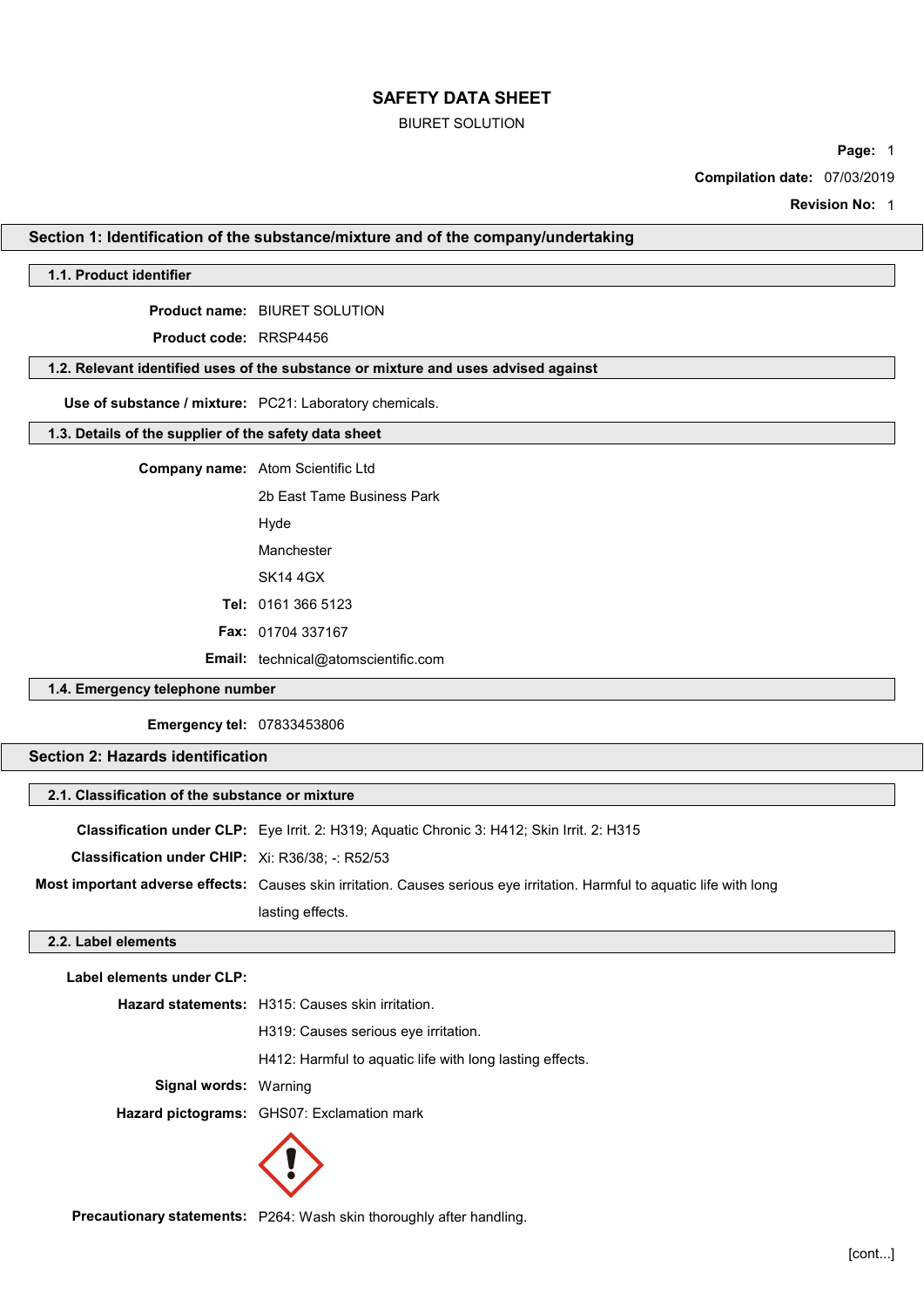BIURET SOLUTION

P280: Wear protective gloves/protective clothing/eye protection/face protection. P273: Avoid release to the environment. P305+351+338: IF IN EYES: Rinse cautiously with water for several minutes. Remove contact lenses, if present and easy to do. Continue rinsing. P332+313: If skin irritation occurs: Get medical advice/attention.

P362: Take off contaminated clothing and wash before reuse.

#### 2.3. Other hazards

#### Other hazards: No data available.

PBT: This product is not identified as a PBT/vPvB substance.

## Section 3: Composition/information on ingredients

## 3.2. Mixtures

#### Hazardous ingredients:

## SODIUM HYDROXIDE

| EINECS    | CAS       | <b>CHIP Classification</b> | <b>CLP Classification</b> | Percent |
|-----------|-----------|----------------------------|---------------------------|---------|
| 215-185-5 | 1310-73-2 | $\overline{\phantom{a}}$   | Skin Corr. 1A: H314       | $1\%$   |

#### COPPER SULPHATE

| 231-847-6 | 7758-98-7 | Acute Tox. 4: H302; Eye Irrit. 2: H319; | <1% |
|-----------|-----------|-----------------------------------------|-----|
|           |           | Skin Irrit. 2: H315; Aquatic Chronic 1: |     |
|           |           | H410; Aquatic Acute 1: H400             |     |

#### Section 4: First aid measures

#### 4.1. Description of first aid measures

Skin contact: Remove all contaminated clothes and footwear immediately unless stuck to skin. Wash immediately with plenty of soap and water.

Eye contact: Bathe the eye with running water for 15 minutes. Consult a doctor.

Ingestion: Wash out mouth with water. Consult a doctor.

Inhalation: Remove casualty from exposure ensuring one's own safety whilst doing so. Consult a doctor.

#### 4.2. Most important symptoms and effects, both acute and delayed

Skin contact: There may be irritation and redness at the site of contact.

Eye contact: There may be irritation and redness. The eyes may water profusely.

Ingestion: There may be soreness and redness of the mouth and throat.

Inhalation: There may be irritation of the throat with a feeling of tightness in the chest. Exposure may cause coughing or wheezing.

Delayed / immediate effects: Immediate effects can be expected after short-term exposure.

Page: 2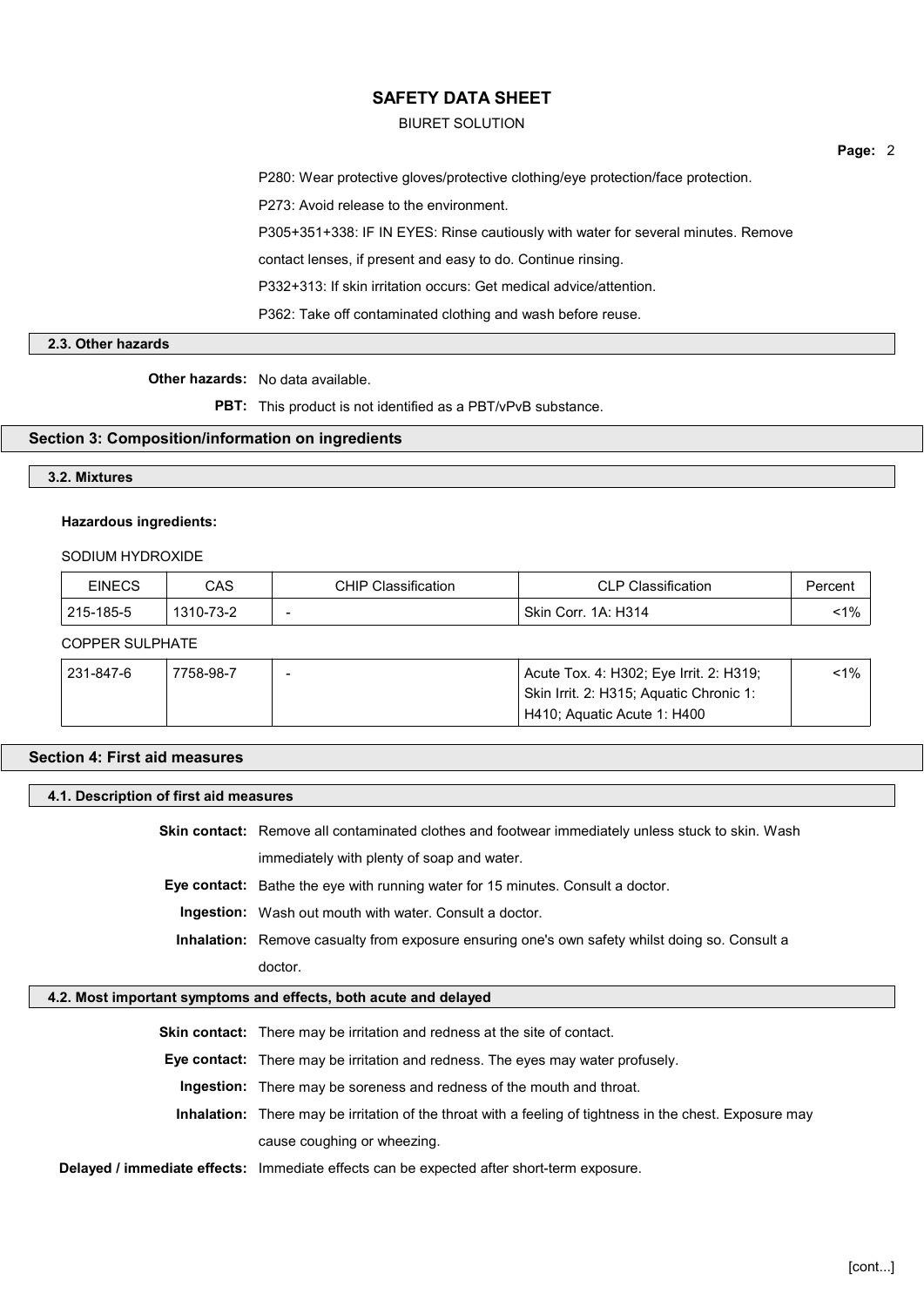#### BIURET SOLUTION

#### 4.3. Indication of any immediate medical attention and special treatment needed

Immediate / special treatment: Eye bathing equipment should be available on the premises.

## Section 5: Fire-fighting measures

#### 5.1. Extinguishing media

Extinguishing media: Suitable extinguishing media for the surrounding fire should be used. Use water spray

to cool containers.

#### 5.2. Special hazards arising from the substance or mixture

Exposure hazards: In combustion emits toxic fumes.

#### 5.3. Advice for fire-fighters

Advice for fire-fighters: Wear self-contained breathing apparatus. Wear protective clothing to prevent contact with skin and eyes.

## Section 6: Accidental release measures

#### 6.1. Personal precautions, protective equipment and emergency procedures

Personal precautions: Refer to section 8 of SDS for personal protection details. If outside do not approach from downwind. If outside keep bystanders upwind and away from danger point. Mark out the contaminated area with signs and prevent access to unauthorised personnel. Turn leaking containers leak-side up to prevent the escape of liquid.

#### 6.2. Environmental precautions

Environmental precautions: Do not discharge into drains or rivers. Contain the spillage using bunding.

## 6.3. Methods and material for containment and cleaning up

Clean-up procedures: Absorb into dry earth or sand. Transfer to a closable, labelled salvage container for

disposal by an appropriate method.

#### 6.4. Reference to other sections

Reference to other sections: Refer to section 8 of SDS.

#### Section 7: Handling and storage

7.1. Precautions for safe handling

Handling requirements: Avoid direct contact with the substance. Ensure there is sufficient ventilation of the area.

Do not handle in a confined space. Avoid the formation or spread of mists in the air.

#### 7.2. Conditions for safe storage, including any incompatibilities

Storage conditions: Store in cool, well ventilated area. Keep container tightly closed. The floor of the storage room must be impermeable to prevent the escape of liquids.

Suitable packaging: Not applicable.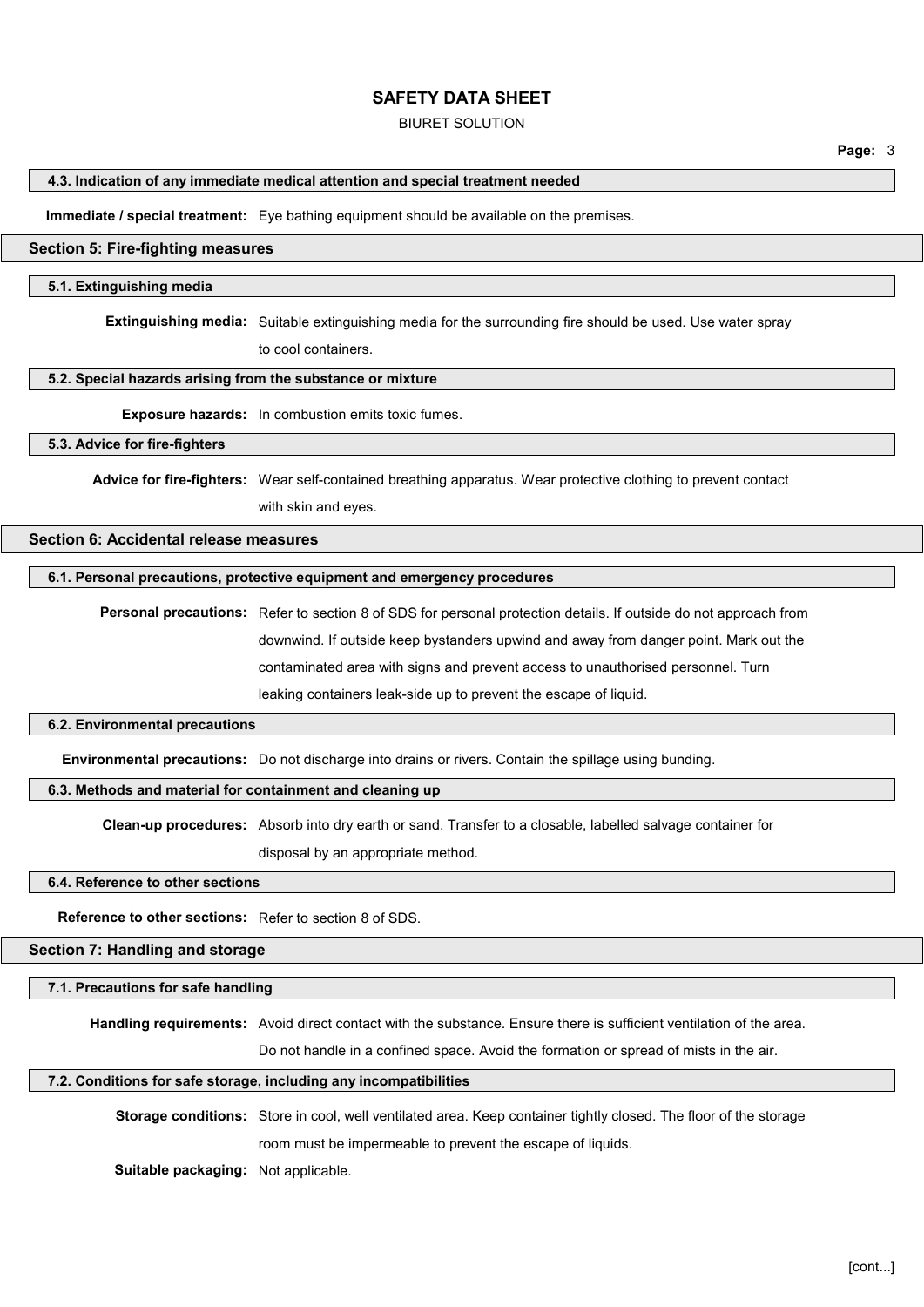#### BIURET SOLUTION

Page: 4

## 7.3. Specific end use(s)

Specific end use(s): No data available.

#### Section 8: Exposure controls/personal protection

## 8.1. Control parameters

Hazardous ingredients:

## SODIUM HYDROXIDE

| 15 min. STEL<br>8 hour TWA | 15 min. STEL     |
|----------------------------|------------------|
| $\sim$                     |                  |
|                            | $2 \text{ mg/m}$ |

UK 1 mg/m3 2 mg/m3 - -

## 8.1. DNEL/PNEC Values

DNEL / PNEC No data available.

8.2. Exposure controls

| <b>Engineering measures:</b> Ensure there is sufficient ventilation of the area. The floor of the storage room must be |
|------------------------------------------------------------------------------------------------------------------------|
| impermeable to prevent the escape of liquids.                                                                          |
| Respiratory protection: Self-contained breathing apparatus must be available in case of emergency.                     |
| Hand protection: Protective gloves.                                                                                    |
| <b>Eye protection:</b> Safety glasses. Ensure eye bath is to hand.                                                     |
| <b>Skin protection:</b> Protective clothing.                                                                           |
| Environmental: Do not let product enter drains.                                                                        |

## Section 9: Physical and chemical properties

#### 9.1. Information on basic physical and chemical properties

State: Liquid

## 9.2. Other information

Other information: Not applicable.

## Section 10: Stability and reactivity

10.1. Reactivity

Reactivity: Stable under recommended transport or storage conditions.

## 10.2. Chemical stability

Chemical stability: Stable under normal conditions.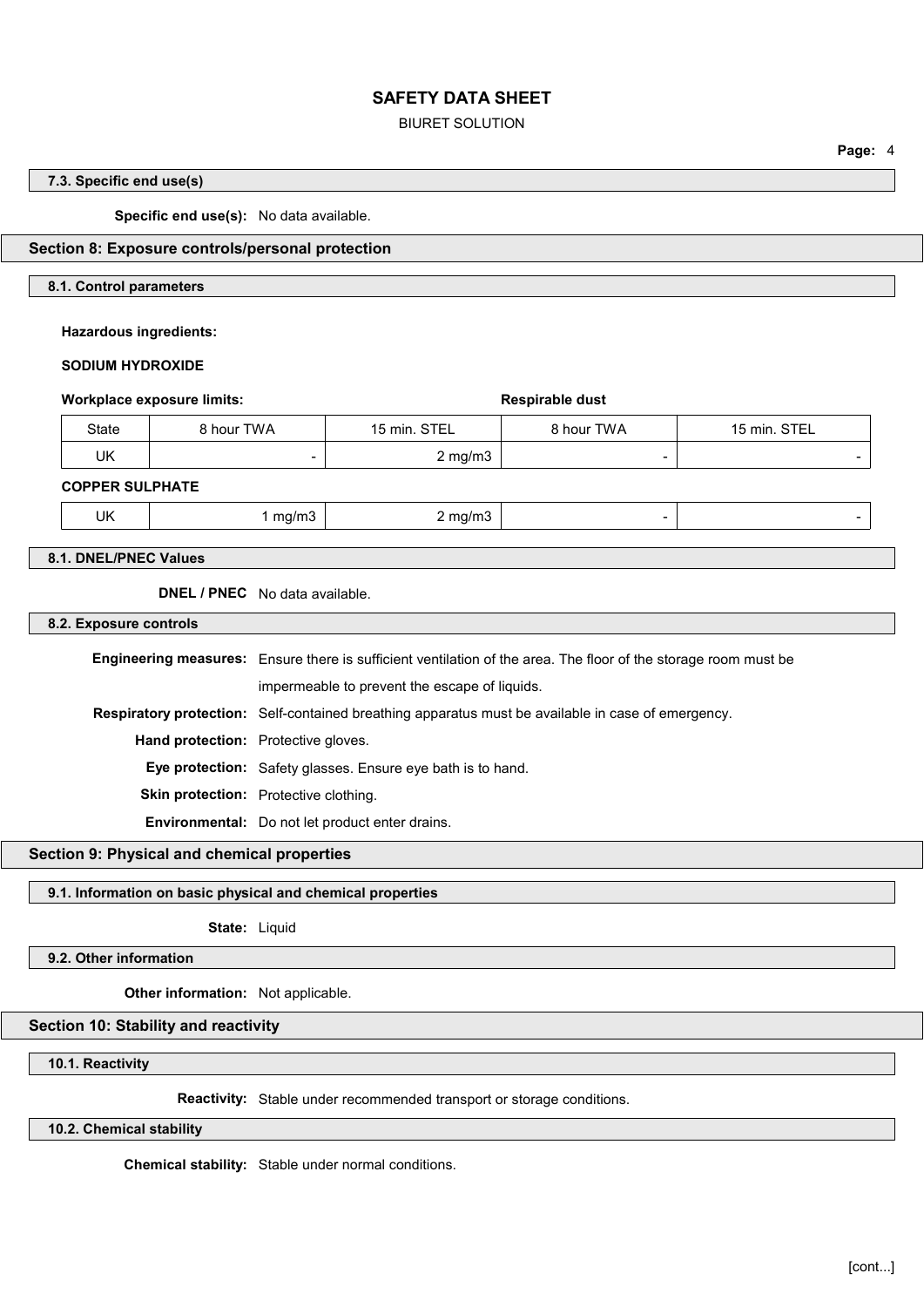#### BIURET SOLUTION

# 10.3. Possibility of hazardous reactions

Hazardous reactions: Hazardous reactions will not occur under normal transport or storage conditions.

Decomposition may occur on exposure to conditions or materials listed below.

## 10.4. Conditions to avoid

Conditions to avoid: Heat.

#### 10.5. Incompatible materials

Materials to avoid: Strong oxidising agents. Strong acids.

#### 10.6. Hazardous decomposition products

Haz. decomp. products: In combustion emits toxic fumes.

## Section 11: Toxicological information

11.1. Information on toxicological effects

## Hazardous ingredients:

#### SODIUM HYDROXIDE

| <b>IPR</b> | <b>MUS</b> | LD50         | 40  | mg/kg |
|------------|------------|--------------|-----|-------|
| ORL        | <b>RBT</b> | LDLO<br>____ | 500 | mg/kg |

#### COPPER SULPHATE

| <b>IVN</b> | <b>RAT</b> | LD50 | 48900 | µg/kg |
|------------|------------|------|-------|-------|
| ORL        | <b>MUS</b> | LD50 | 369   | mg/kg |
| ORL        | <b>RAT</b> | LD50 | 520   | mg/kg |

## Relevant effects for mixture:

| Effect | Route             | <b>Basis</b>                          |
|--------|-------------------|---------------------------------------|
|        |                   |                                       |
| .      | OP.<br><b>DRM</b> | calculated<br>-lazardous <sup>.</sup> |

## Symptoms / routes of exposure

| <b>Section 12: Ecological information</b> |                                                                                                                 |
|-------------------------------------------|-----------------------------------------------------------------------------------------------------------------|
| <b>Other information:</b> Not applicable. |                                                                                                                 |
|                                           | Delayed / immediate effects: Immediate effects can be expected after short-term exposure.                       |
|                                           | cause coughing or wheezing.                                                                                     |
|                                           | <b>Inhalation:</b> There may be irritation of the throat with a feeling of tightness in the chest. Exposure may |
|                                           | <b>Ingestion:</b> There may be soreness and redness of the mouth and throat.                                    |
|                                           | <b>Eye contact:</b> There may be irritation and redness. The eyes may water profusely.                          |
|                                           | <b>Skin contact:</b> There may be irritation and redness at the site of contact.                                |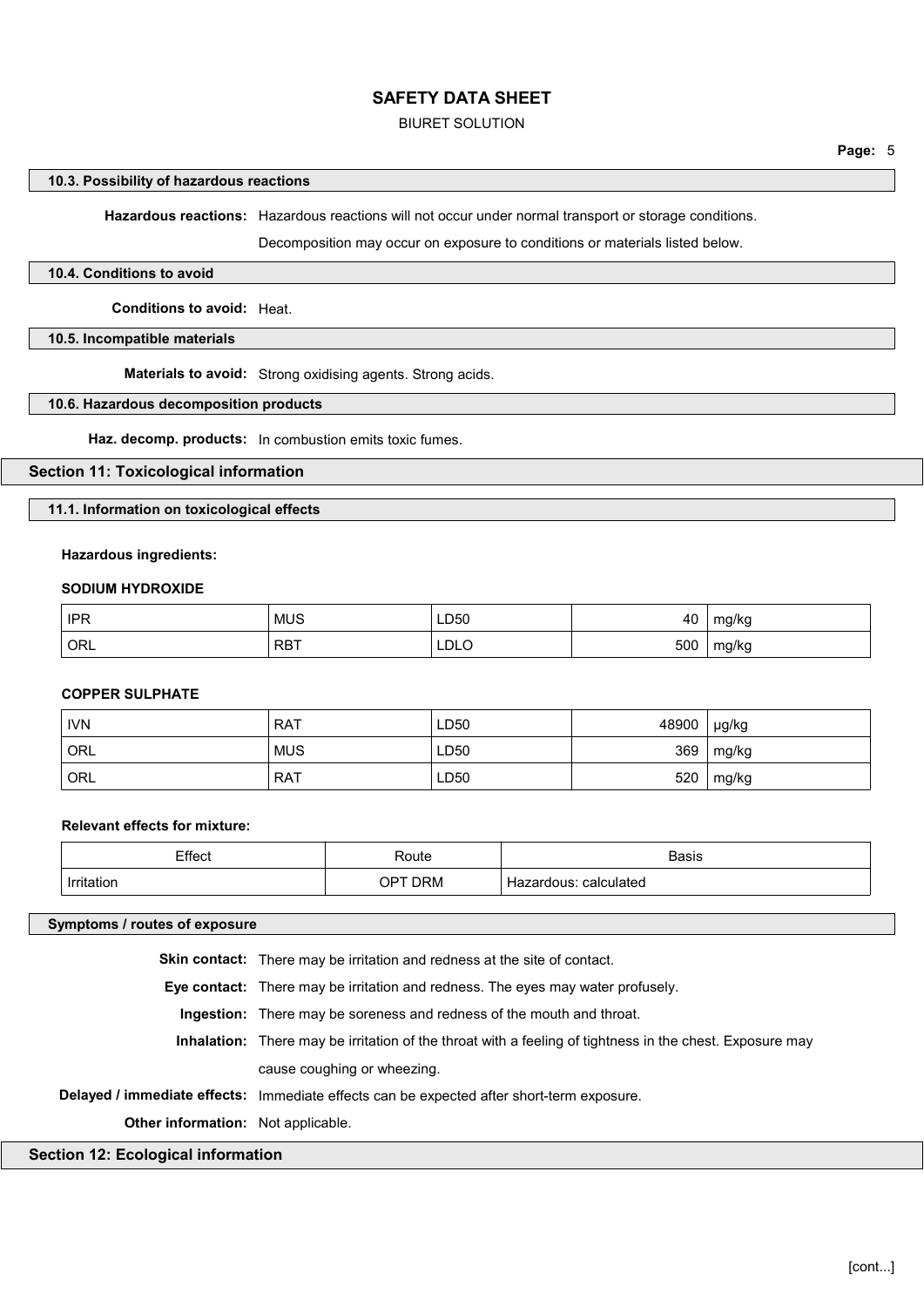#### BIURET SOLUTION

12.1. Toxicity

Ecotoxicity values: No data available.

## 12.2. Persistence and degradability

Persistence and degradability: Not biodegradable.

## 12.3. Bioaccumulative potential

Bioaccumulative potential: Bioaccumulation potential.

12.4. Mobility in soil

Mobility: Readily absorbed into soil.

## 12.5. Results of PBT and vPvB assessment

PBT identification: This product is not identified as a PBT/vPvB substance.

12.6. Other adverse effects

Other adverse effects: Toxic to aquatic organisms. Toxic to soil organisms.

## Section 13: Disposal considerations

#### 13.1. Waste treatment methods

|                                             | <b>Disposal operations:</b> Transfer to a suitable container and arrange for collection by specialised disposal |  |
|---------------------------------------------|-----------------------------------------------------------------------------------------------------------------|--|
|                                             | company.                                                                                                        |  |
| <b>Recovery operations:</b> Not applicable. |                                                                                                                 |  |
|                                             | <b>Disposal of packaging:</b> Dispose of as unused product.                                                     |  |
|                                             | <b>NB:</b> The user's attention is drawn to the possible existence of regional or national                      |  |
|                                             |                                                                                                                 |  |

regulations regarding disposal.

#### Section 14: Transport information

Transport class: This product does not require a classification for transport.

## Section 15: Regulatory information

15.1. Safety, health and environmental regulations/legislation specific for the substance or mixture

Specific regulations: This safety datasheet complies with the requirements of Regulation (EC) No.

1907/2006.

# 15.2. Chemical Safety Assessment

Chemical safety assessment: A chemical safety assessment has not been carried out for the substance or the mixture

by the supplier.

#### Section 16: Other information

# Other information

Other information: This safety data sheet is prepared in accordance with Commission Regulation (EU) No

453/2010.

\* indicates text in the SDS which has changed since the last revision.

Page: 6